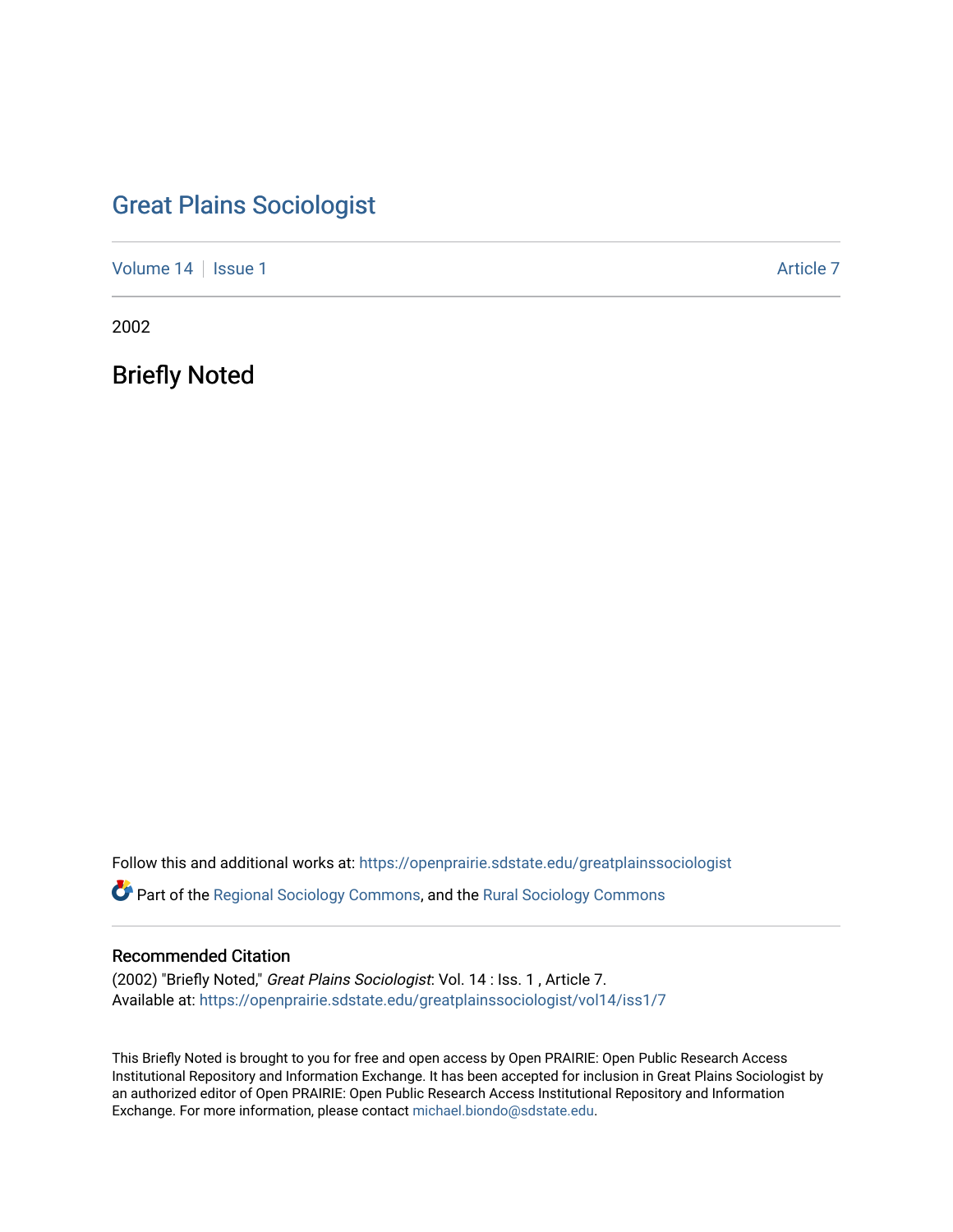## Briefly Noted

 $[A$  books appearance here does not preclude its being reviewed in a subsequent volume. Ed.]

## Color Lines: Afflrmative Action, Immigration and Civil Rights Options for America by John David Skrentny ed. Chicago, 2001. 363pp. \$18.00 paper.

Collection of essays are intended to make an impact on US policy makers dealing with civil rights and social inequality issues.

## The Culture of Control: Crime and Social Order in Contemporary Society by David Garland. Chicago, 2001. 307 pp. \$30.00 cloth.

Historical examination of crime prevention policies and how policies that cultivate "social integration" have given way to ineffectual policies of "system integration," where the responsibility for social control has shifted from the state to civil society.

#### Handbook of Urban Studies by Ronan Paddison ed. Sage Publications, 2001. 494 pp. \$114.00 cloth.

A collection of essays containing quantitative data and extended analysis of debates and case studies which provide an overview of social science approaches to contemporary urban issues.

#### Who Cares?: Women's Work, Childcare, and Welfare State Redesign by Jane Jenson and Mariette Sineau with Franca Bimbi et al, Toronto, 2001.289 pp. \$55.00 cloth.

A detailed examination of the labor force experiences and childbearing practices of women in Belgium, France, Italy, and Sweden highlighting the differences between welfare state and capitalist approaches.

#### Working at the Margins: Moving OffWelfare in America by Frances Julia Riemer. State University of New York, 2001. 297 pp. \$68.50 cloth.

An ethnographic examination of four welfare-to-work programs challenging the effectiveness of "cookie cutter" training programs that fail to build upon the strengths and interests of the recipients.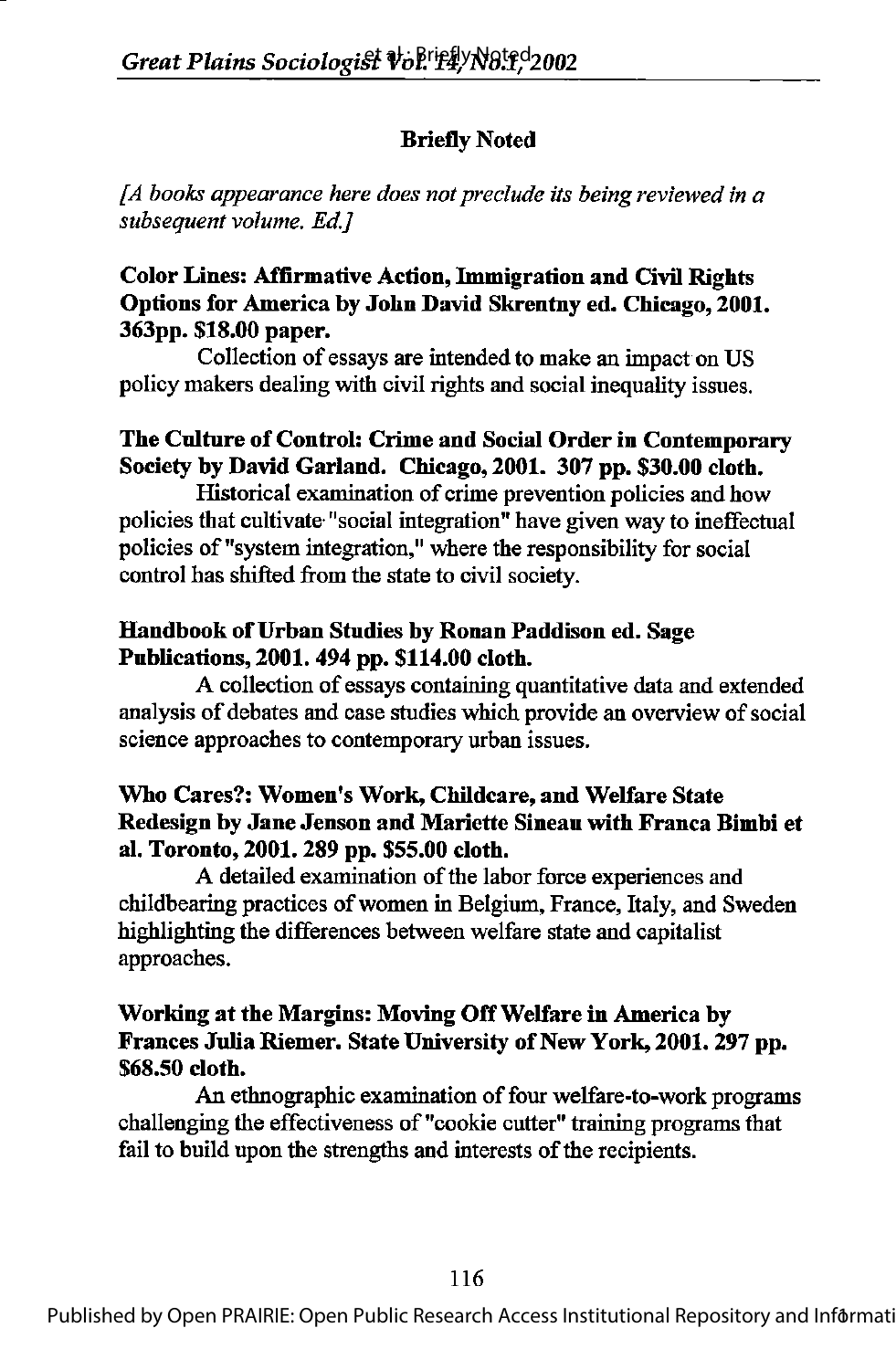Mothers who Kill their Children: Understanding the Acts of Moms from Susan Smith to the "Prom Mom" by Cheryl L. Meyer and Michelle Oberman with Kelly White et al. New York University, 2001.217pp. \$18.50 paper.

Authors report findings of their research on 219 cases of infanticide or filicide analyzing the motives of women who kill their children and recommending policies to prevent such deaths.

#### Criminological Theories: Traditional and Nontraditional Voices and Themes by Imogene Moyer. Sage Publications, CA, 2001.376 pp. \$39.95 paper.

A somewhat unique multidimensional examination of criminological theory, including feminist criminology and peacemaking in criminology, that expands traditional conceptions of crime and criminals.

## Globalization Unmasked: Imperialism in the  $21<sup>st</sup>$  Century by James Petras and Henry Veltmeyer. Zed Books, 2001. 183 pp. \$19.95 paper.

A collection of analytical essays and empirical case studies designed to bring back the concept of "imperialism" on the back of the myths of "globalization" by a fresh examination of the current state of world economic and political affairs bringing radical state theory into the present.

#### Manufacturing Hope and Despair: The School and Kin Support Networks of U.S.-Mexican Youth by Ricardo D. Stanton-Salazar. Teachers College Press, 2001.332 pp. \$25.95 paper.

A social network analysis of Mexican American high school students and their families that illustrates the importance of family and teachers in the academic lives of students.

## The Miner's Canary: Enlisting Race, Resisting Power, Transforming Democracy by Lani Guinier and Gerlad Torres. Harvard University Press, 2002.308 pp. \$27.95 cloth.

Based on a collection of case studies of "political race" in action, the authors call for the building of grass-roots, cross-racial coalitions to remake structures of power through political participation in politics and reforming the process of democracy.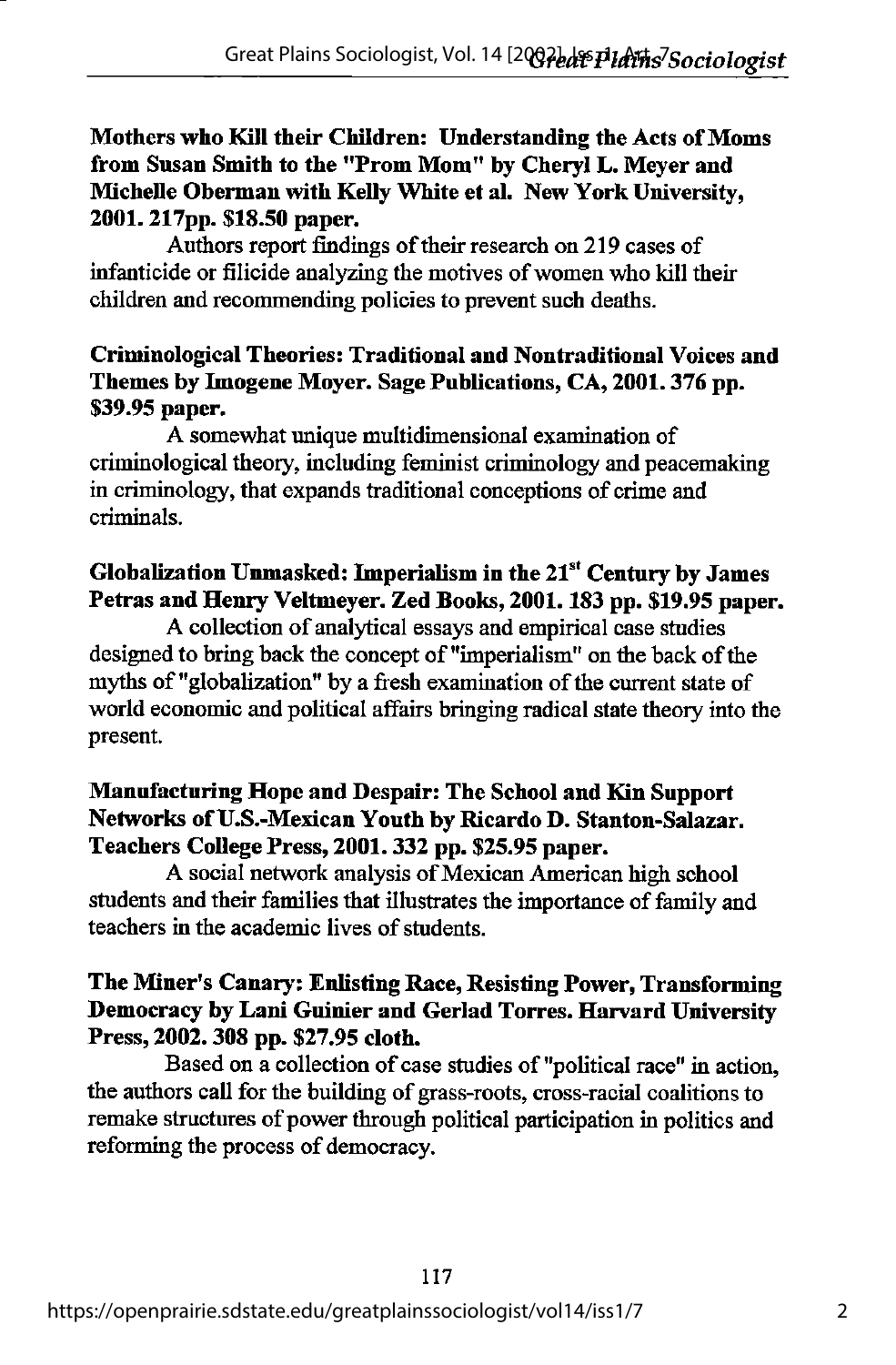## Creating Fear: News and the Construction of Crisis by David L. Altheide. Aldine de Gruyter, 2002. 223pp. \$25.95 paper.

A variant of frame analysis is used to analyze electronic information bases in service of "tracking discourse" about die extent of the use of the word "fear" and its changing usage in the medial and popular culture since the '80's.

## Valley Interfaith and School Reform: Organizing for Power in South Texas by Dennis Shirley. University of Texas Press, 2002. 151 pp. \$16.95 paper.

A case study of the remarkable success of an economically disadvantaged region in boosting academic achievement in area public schools through community organizing and activism.

#### The Metaphorical Society by Daniel Rigney. Rowman & Littlefield Publishing, 2001.256 pp. \$19.95 paper.

A theoretical text that provides a creative exploration of eight major theoretical traditions which he associated with particular metaphorical traditions. His approach to society is humanistic in nature with an emphasis on creative agency.

### Tropical Forests and the Human Spirit: Journeys to the Brink of Hope. By Roger Stone, and Claudia D'Andrea. University of California Press, 2002.315 pp. \$19.50 paper.

Based on extensive international field research, this book highlights the need to slow the destruction of tropical forests though community-based forestry.

## The New World of Welfare by Rebecca Blank and Ron Haskins. Brookings Institute Press, 2001.514 pp. \$22.95 paper.

A collection of commentaries by a diverse group of welfare experts examining the political, cultural, and social issues surrounding welfare reform.